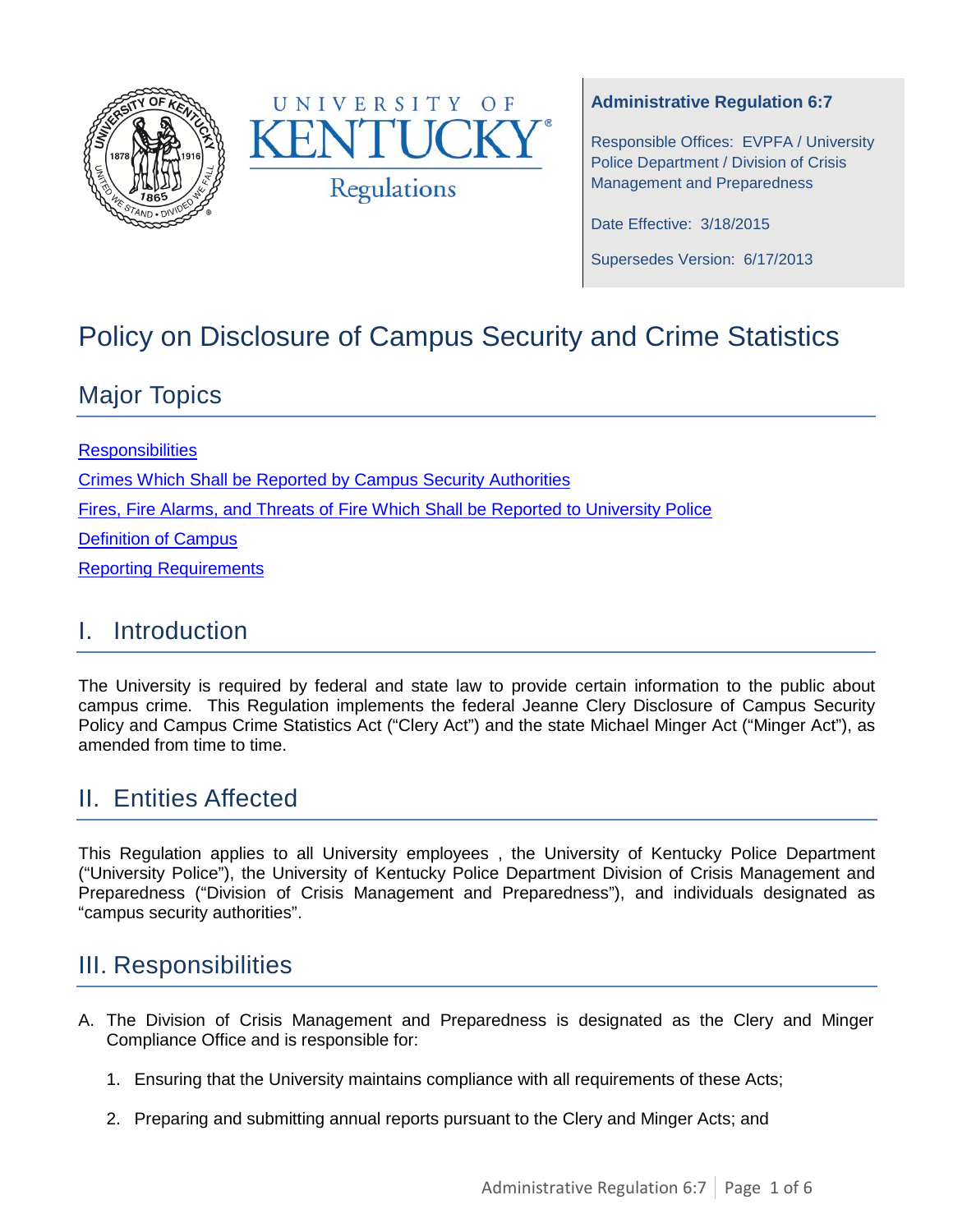- 3. Working with the University Police to make the [daily crime log](http://www.uky.edu/crimelog) available to the public.
- B. The University Fire Marshal, as part of the Office of Environmental Health and Safety, is responsible for:
	- 1. Reporting fires, threats of fire, and fire alarms to the State Fire Marshal's Office pursuant to the Minger Act;
	- 2. Preparing and submitting the Annual Fire Report pursuant to the Clery Act;
	- 3. Providing The Division of Crisis Management and Preparedness with annual fire statistics; and
	- 4. Making the [daily fire log](http://ehs.uky.edu/fire/fire_log_0001.php) available to the public.
- C. The Executive Vice President for Finance and Administration is responsible for overall coordination of campus-wide efforts to comply with the Clery and Minger Acts and this *Administrative Regulation*.
- D. Each senior administrator shall fully cooperate with the University Police and the Division of Crisis Management and Preparedness, University Fire Marshal, and the Executive Vice President for Finance and Administration to ensure that the employees in their respective areas comply with the requirements of this Regulation.
- E. Federal and state laws require University employees who are defined as "campus security authorities" to report all campus crimes, fires, and threats of fires of which they become aware (complete list detailed below). For the purposes of this Regulation, a "campus security authority" is broadly defined as an individual having responsibility for campus security and officials having significant responsibility for student and campus activities. Campus security authorities include but are not limited to:
	- 1. Officers and employees of the University Police Department;
	- 2. Employees of Parking and Transportation Services;
	- 3. Employees of the Office of the Vice President for Student Affairs;
	- 4. College employees who are designated as student affairs officers;
	- 5. Select employees and volunteers of the Athletics Department, including Committee of 101;
	- 6. Employees and students serving as advisors to registered student organizations; and
	- 7. The following employees in University Housing:
		- (a) Associate Auxiliary Services Director
		- (b) Assistant Auxiliary Services Director
		- (c) Housing Manager Undergraduate Assignments
		- (d) Apartment Housing Manager
		- (e) Associate Vice President for Auxiliary Services;
		- (f) Director of Student Health Services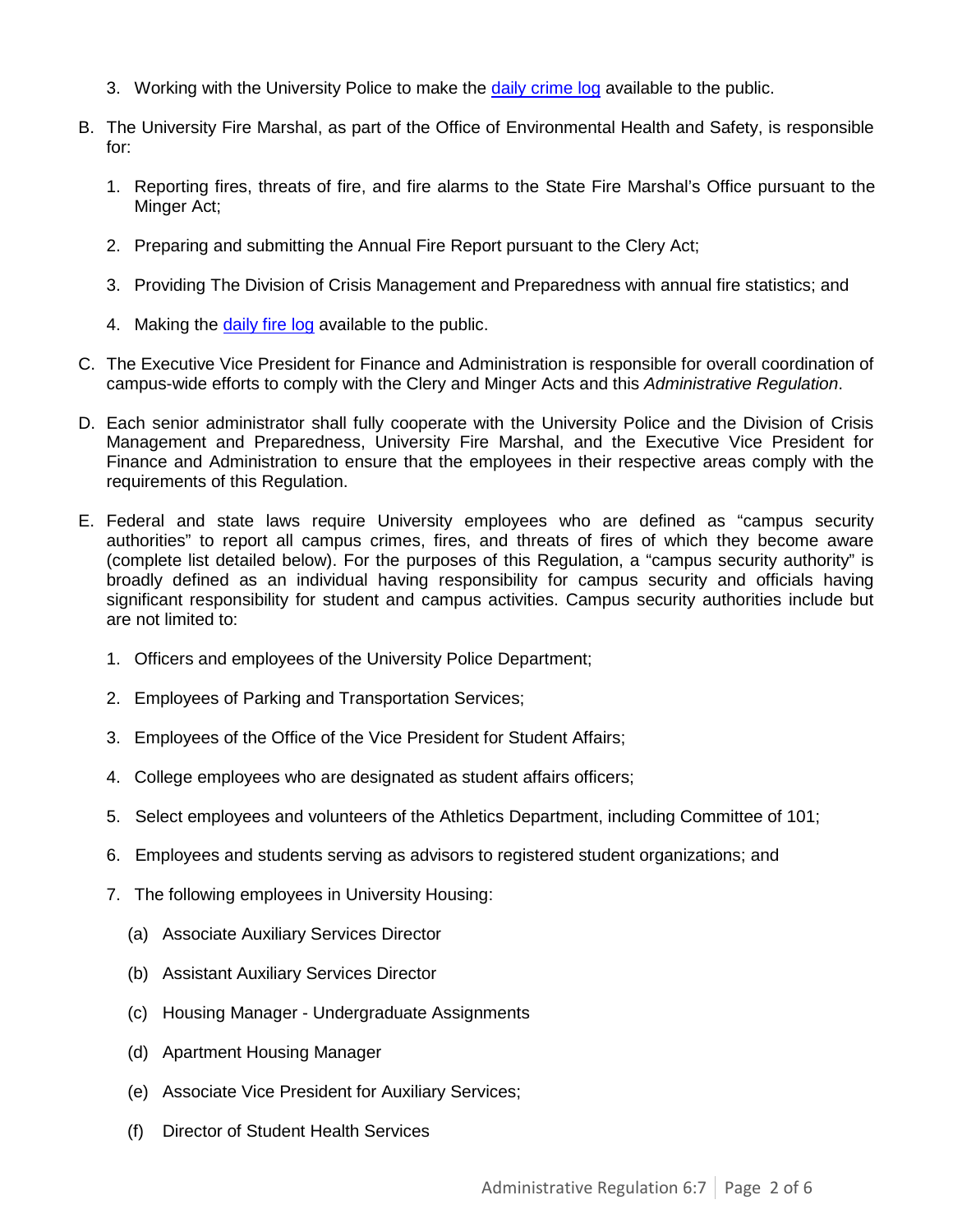8. Any faculty or staff employee that leads or participates in education travel experiences sponsored or organized primarily by the University of Kentucky that include students, whether credit-bearing or non-credit-bearing, including international or domestic travel. For more information on International Education Travel see *Administrative Regulation 4:9*.

#### F. Exceptions:

- 1. Maintenance, support, and clerical staff within the units listed above in Section III.E are not considered campus security authorities.
- 2. Pastoral counselors and professional counselors are not required to report when functioning within the scope of their official capacity as a counselor. A "pastoral counselor" is defined as a person associated with a religious order or denomination and is recognized by that religious order or denomination as someone who provides confidential counseling. A "professional counselor" is defined as a person licensed or certified pursuant to Kentucky statute whose official responsibilities include providing mental health counseling to members of the University community. Pastoral counselor includes individuals who are not yet licensed or certified as a counselor but are acting under the supervision of a licensed or certified professional counselor. Medical professionals are not required to report under these acts. However, if a pastoral or professional counselor is considered a CSA in a different capacity, the individual is considered a CSA at all times and is required to report any crime brought to their attention.

## <span id="page-2-0"></span>IV. Crimes Which Shall be Reported by Campus Security Authorities

- A. The following crimes shall be reported immediately to the University Police or the Division of Crisis Management and Preparedness:
	- 1. Arson
	- 2. Assaults
	- 3. Burglary
	- 4. Criminal Damage to Property
	- 5. Criminal Homicide (Murder, Negligent and Non-negligent Manslaughter)
	- 6. Dating Violence
	- 7. Domestic Violence
	- 8. Menacing
	- 9. Motor Vehicle Theft
	- 10. Reckless Homicide
	- 11. Robbery
	- 12. Sex Offenses (Forcible and Non-forcible Sex Offenses)
	- 13. Stalking
	- 14. Terroristic Threatening
	- 15. Larceny
	- 16. Wanton Endangerment
	- 17. Weapons Possession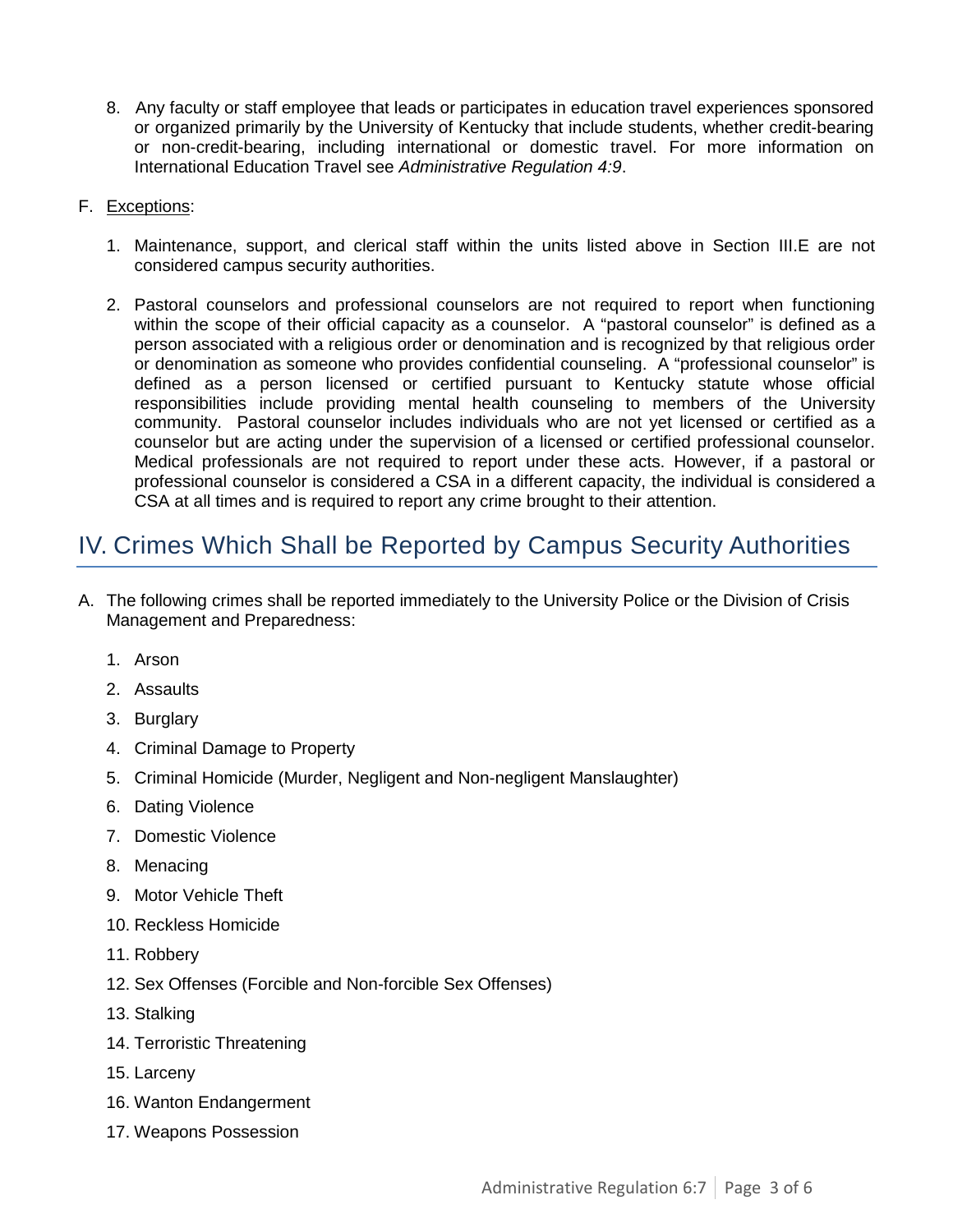- 18. Criminal attempt of any of the above crimes
- 19. Arrests for Liquor Law, Drug Law, and Illegal Weapons Violations
- B. Incidents where students are referred for campus disciplinary action related to liquor law, drug law, or illegal weapons violations shall be noted on the daily crime log and reported annually.
- C. Hate Crimes In addition to the above-referenced crimes, crimes of larceny-theft, simple assault, intimidation, destruction/damage/vandalism of property, or any other crime involving bodily injury that manifest evidence that the victim was intentionally selected because of the victim's actual or perceived race, gender, religion, national origin, sexual orientation, gender identity, ethnicity, or disability shall be reported annually.

### <span id="page-3-0"></span>V. Fires, Fire Alarms, and Threats of Fire Which Shall be Reported to University Police

Every fire, fire alarm, or threat of fire (an expression of an intention to inflict something harmful in the way of destructive burning or explosions) in on-campus student housing shall immediately be reported to the University Police, which in turn shall report the incident to the University Fire Marshal, which shall report to the State Fire Marshal. (See VI.B.2 below for definition of on-campus student housing) University Police shall also report all threats or actual alarms to the local fire department. The Physical Plant Division shall coordinate their fire alarm reporting activities with those of the University Police.

## <span id="page-3-1"></span>VI. Geographic Definitions for Reporting Requirements

- A. For the following geographic location descriptions, "controlled by" means that the University rents, leases or has some other type of written agreement (including an informal one, such as a letter or an e-mail) for a building or property (which includes a hotel/hostel), or a portion of a building or property. Even if there is no payment involved in the transaction, under Clery a written agreement for use of space gives your institution control of that space for the time period specified in the agreement. (See U.S. Department of Education, Office of Post Secondary Education, The Handbook for Campus Safety and Security Reporting, Washington, D.C., 2011)
- B. The geographic areas for required reporting include the following:
	- 1. On-campus
		- (a) Any building or property owned or controlled by the University that is within the same reasonably contiguous geographic area and used by the University in direct support of, or in a manner related to, the University's educational purposes, including residence halls is considered on-campus; and
		- (b) Any building or property that is within or reasonably contiguous to paragraph (a) above, that is owned by the University but controlled by another person, is frequently used by students, and supports institutional purposes (such as a food or other retail vendor) is considered oncampus.

#### 2. On-campus Student Housing Facilities

On-campus student housing facilities that are owned or controlled by the University, or located on property that is owned or controlled by the University, and within the reasonably contiguous geographic area that makes up the campus is considered an on-campus student housing facility.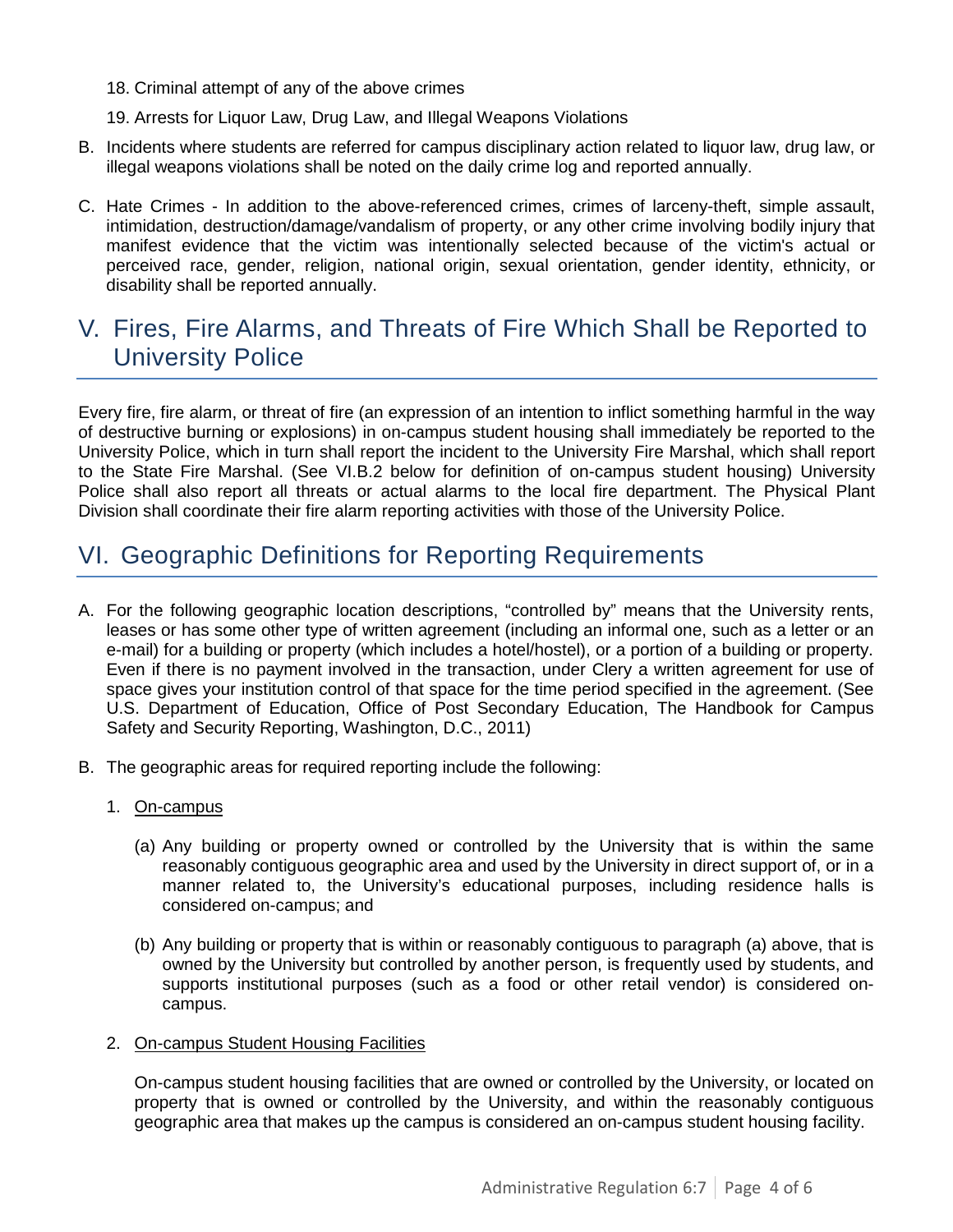3. Public Property (adjacent to and accessible from)

Public property includes thoroughfares, streets, sidewalks, and parking facilities, that are within the campus, or immediately adjacent to and accessible from the campus.

- 4. Noncampus Buildings or Property
	- (a) Any building or property owned or controlled by the University, used in direct support of, or in relation to, the University's educational purposes, frequently used by students, and not within the same reasonably contiguous geographic area of the University is considered noncampus property for reporting purposes. Whether the space is domestic or international, the space is considered noncampus property, if the space that the University owns or controls is used to support the University's mission and is frequently used by students.
	- (b) Any building or property owned or controlled by a student organization that is officially recognized by the University is considered noncampus property for reporting purposes.
	- (c) Examples of spaces that are considered noncampus property for reporting purposes include, but are not limited to:
		- i. University farms or research campuses frequented by students;
		- ii. Buildings owned, leased, or controlled by fraternities and sororities;
		- iii. Locations or accommodations used for regular overnight trips, regardless of duration, that happen on a multi-year or multi-semester basis to the same location; or
		- iv. Locations or accommodations used for overnight trips of three (3) nights or longer in duration if the University has an agreement to rent, lease, or use the space, which includes the renting of hotel rooms. An overnight trip of a short duration (1-2 nights) to a one-time only location is not considered a noncampus location and reporting is not required.
	- (d) Any crime against a University Student that occurs in *any* location must be reported to the Division of Crisis Management and Preparedness for other purposes such as the Timely Warning Policy. (add link)

### VII. Cooperation with Other Agencies

The University Policy and the Division of Crisis Management and Preparedness shall make reasonable, good faith efforts to obtain the required statistics from local police agencies and the State Police concerning campus crimes reported to those agencies.

## <span id="page-4-0"></span>VIII. Reporting Requirements

A. Timely Warning Reports

The University Police or the Division of Crisis Management and Preparedness shall, within 24 hours after an incident is first reported, report the incident to the campus community if considered to represent a threat to students and employees. The report shall be made in a manner that aids in the prevention of similar crimes.